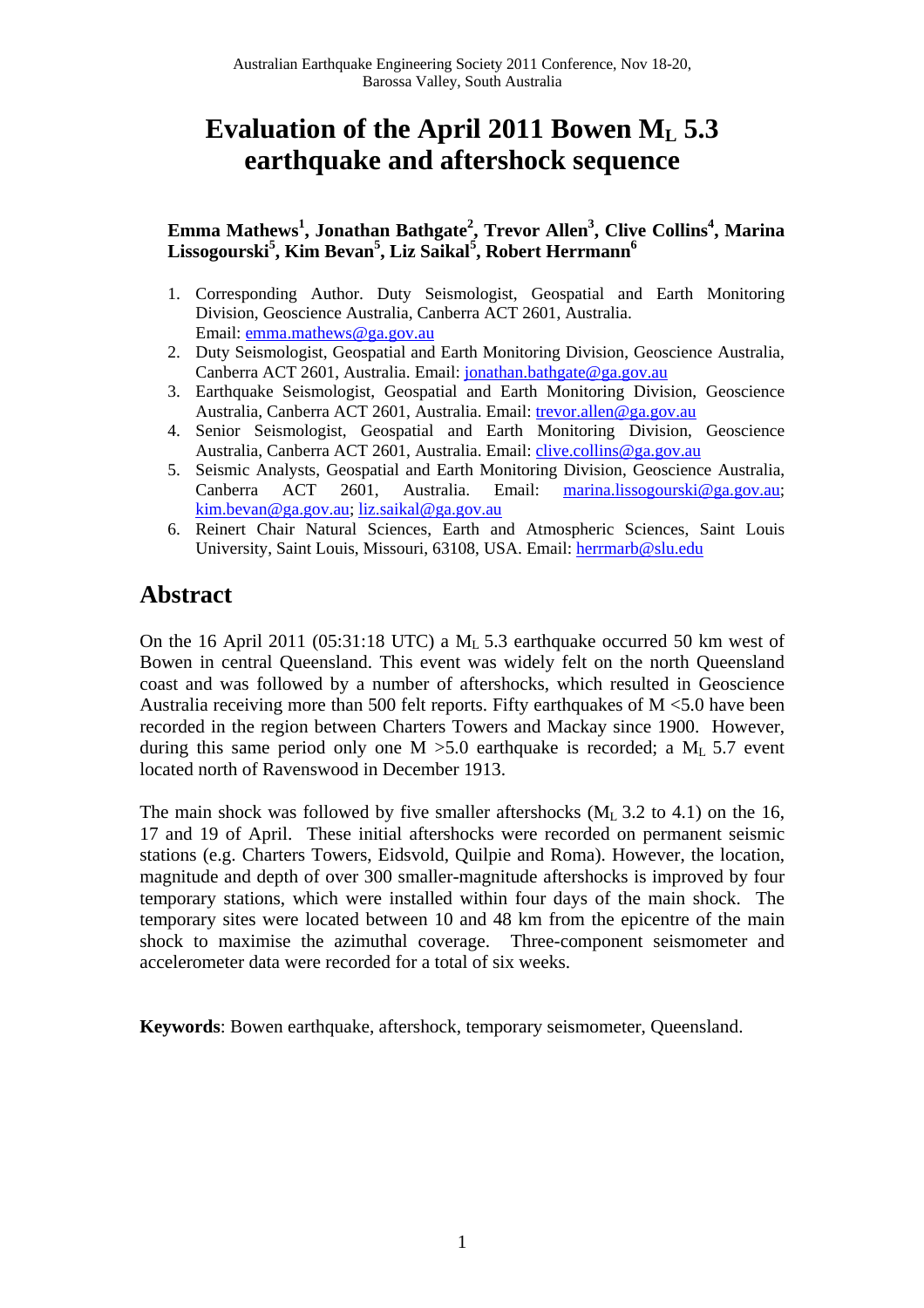## **INTRODUCTION**

On 16 April 2011 (05:31:18 UTC) the largest earthquake to strike Queensland in almost 50 years occurred approximately 50 km west of Bowen. Five smaller aftershocks ranging in magnitude from  $M<sub>L</sub>$  3.2 to 4.1 were recorded on 16, 17 and 19 April (Fig. 1). The main shock resulted in felt reports from local residents who contacted the Geoscience Australia (GA) Earthquake Hotline or completed the online earthquake reporting form. Within 24 hours of the main shock GA officers mobilised to deploy four temporary seismic recorders around the epicentre (Fig. 2). Aftershock data was recorded for a period of six weeks  $(19$  April – 2 June), with multiple aftershocks occurring daily in the weeks following the main shock. This paper describes the preliminary aftershock distribution from the first two weeks of recorded



**Figure 1**. Map showing location of Bowen earthquake and first aftershocks (red circles) relative to historical earthquakes recorded in central Queensland (white circles). The permanent Australian National Seismic Network (ANSN) station at Charters Towers (CTA) is shown in blue.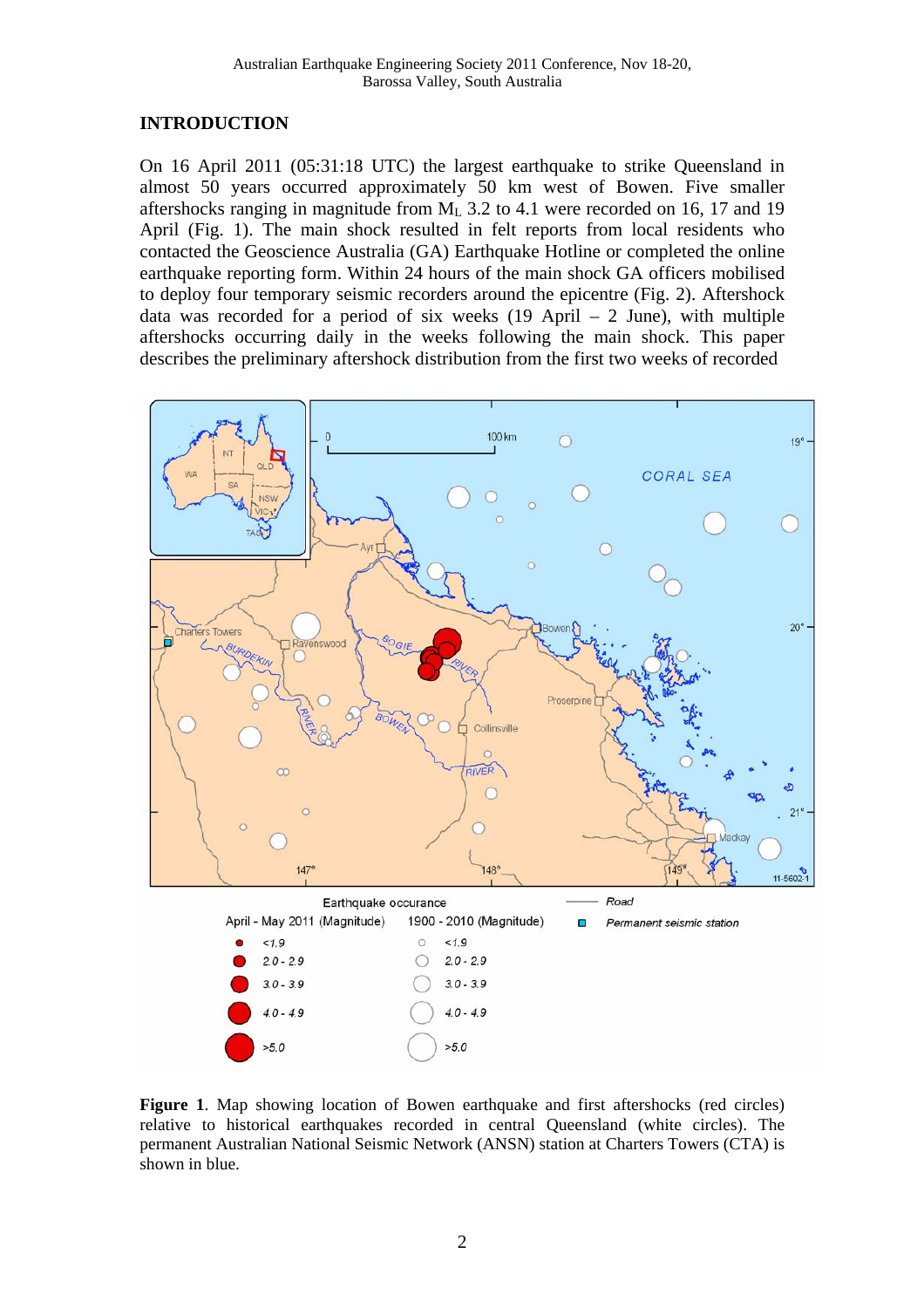data. The response spectra, isoseismal radius and focal mechanism of the main shock are also presented.

Prior to the  $M_L$  5.3 event only 12 earthquakes of  $M > 5.0$  are recorded in the onshore and offshore parts of Queensland between 1900 and March 2011. One of the largest events was a  $M<sub>L</sub>$  5.7 in 1913, which was located north of Ravenswood (80 kilometres west of the Bowen epicentre). Despite the apparent paucity of moderate-sized events, earthquakes are known to occur in central Queensland, with more than 50 events (M 0.5-5.7) having been recorded in the Bowen region since 1900 (Fig. 1). A M 3.6 earthquake recorded offshore Innisfail on 25 March 2011 was one of 18 earthquakes in Queensland recorded by GA in 2011. This is much higher than the number recorded by GA in recent years (Glanville 2011).



**Figure 2**. Distribution of aftershocks (solutions using more than 3 stations) showing the cluster north and east of Mount Abbot. The location of the temporary seismometers (BOW1- BOW4) are shown in yellow. Note: epicentres in the south may be associated with Collinsville mine.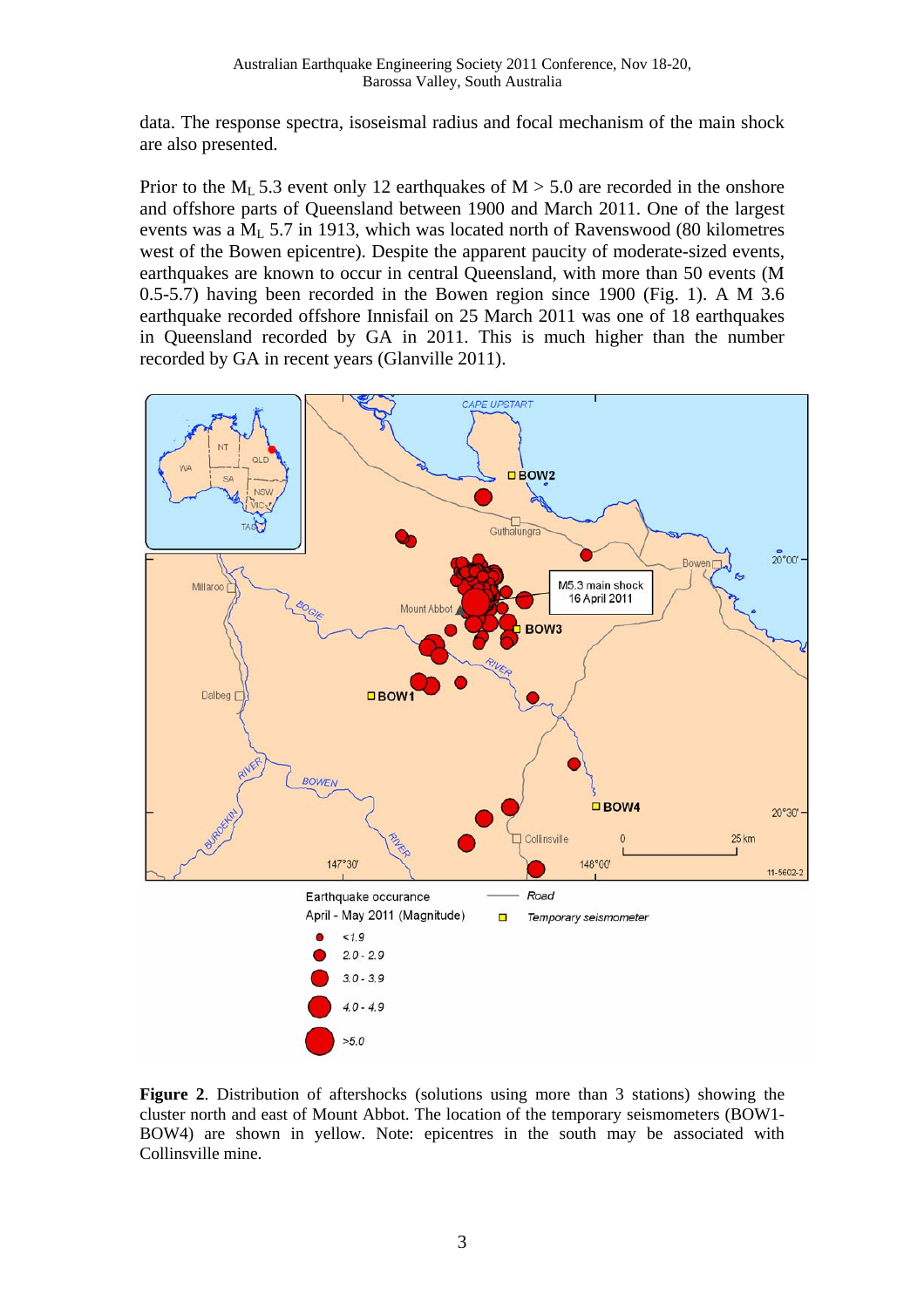The Burdekin region to the north has been identified as a seismic source zone (e.g. Gaull *et al*. 1990), while the Bowen Basin region to the south is considered to be comparatively aseismic (Hillis *et al.* 1999).

## **MAIN SHOCK**

GA detected and analysed a  $M<sub>L</sub>$  5.3 earthquake using seismic arrivals identified on several permanent Australian National Seismic Network (ANSN) stations in central Queensland, with strong arrivals at Charters Towers (CTA), Eidsvold (EIDS) and Quilpie (QLP), and was recorded at a depth of 7 kilometres.

A preliminary moment magnitude  $(M_W)$  of 5.2 was calculated for the main shock. Five percent damped response spectra were calculated for the strong-motion recording at Charters Towers (CTAO). The CTAO response spectra were subsequently compared to several ground-motion prediction equations (GMPEs) at an equivalent magnitude and distance (Fig. 3). The data suggest a good correlation with the Atkinson & Boore (2006) GMPE for eastern North America. The Somerville *et al.*



**Figure 3**. Five percent damped response spectra calculated from the CTAO accelerogram for the  $M_W$  5.2 (preliminary) Bowen main shock. The black line indicates the geometric mean of the horizontal components, which is compared to published Ground-Motion Prediction Equations.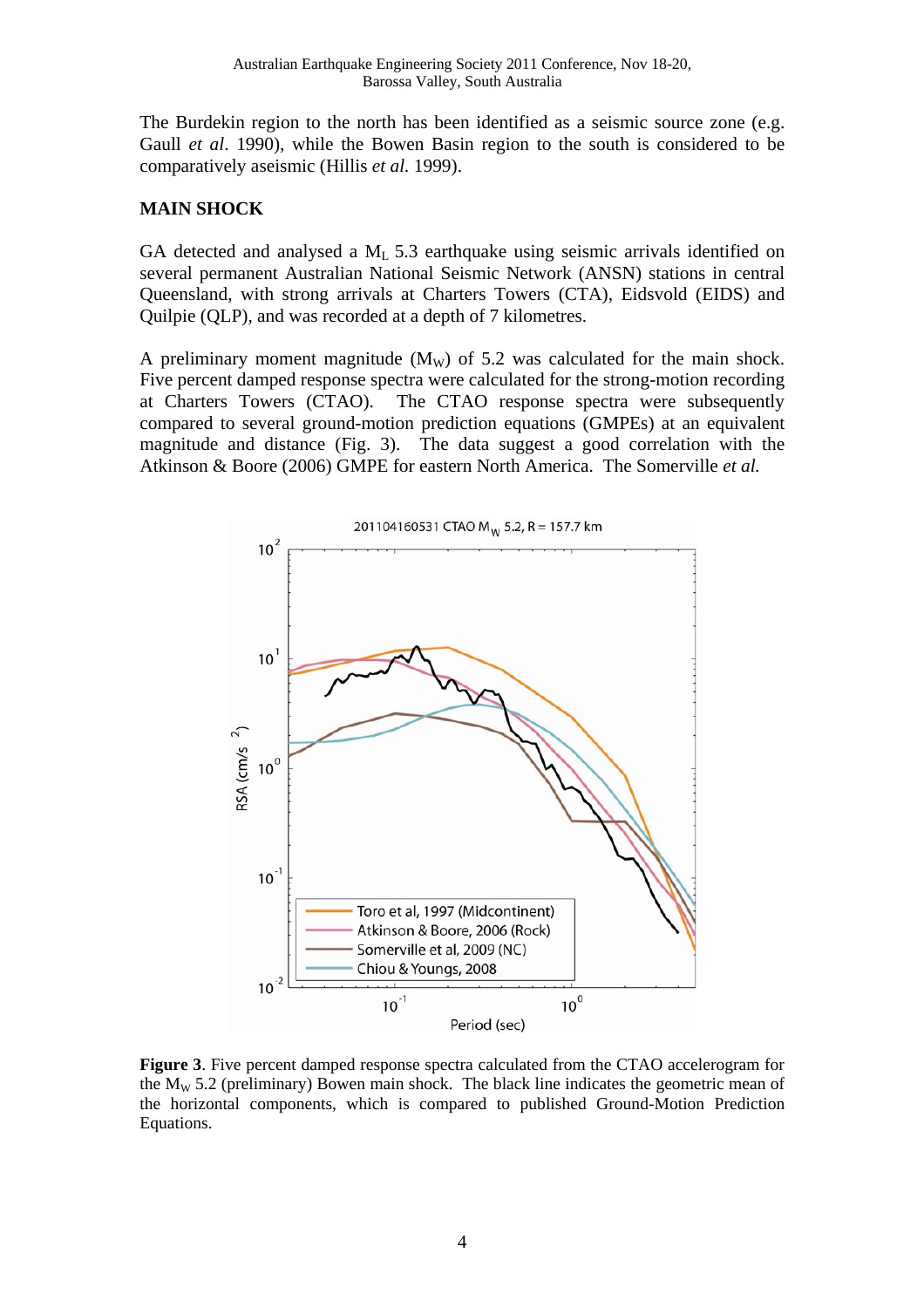(2009) GMPE developed for non-cratonic Australia performs well at longer periods. However, this model appears to underestimate short-period ground shaking for the MW 5.2 CTAO record.

# **AFTERSHOCK DEPLOYMENT**

Four temporary seismometers (BOW1-BOW4) were installed by Geoscience Australia officers within four days of the main shock (18-20 April; Fig.2). The aim of the temporary seismometers was to record aftershock activity in order to obtain more precise data on the location, magnitude and depth of smaller magnitude aftershocks. This data was intended to assist in better understanding the source of the main shock.

The temporary recording stations were located between 10 and 48 kilometres from the epicentre of the main shock (Fig. 2). The sites were arranged to maximise the azimuthal coverage relative to the epicentre and the locations of permanent sites in the ANSN. The site coordinates were predefined, with final locations determined by access to the land. Where possible, the stations were preferentially located on or adjacent to *in situ* bedrock.

The instrumentation at these sites consisted of a Lennartz LE-3Dlite Mk II seismometer and a Kelunji Echo digitiser with on-board accelerometer. Data was recorded on six channels at a sample rate of 100 samples per second.

# **AFTERSHOCK DATA**

The aftershock data described is focused on the first two weeks of recorded data. Multiple small  $(M < 2.0)$  aftershocks occurred each day, with a total of 326 separate events recorded during this period. The number of aftershocks averaged 20 per day, with more frequent events occurring on 19-22 April, shortly after the recorders were installed. During this period, the maximum number of aftershocks reached 56 events on 21 April.

Most earthquakes cluster in an area 10 x 20 kilometres near Mt Abbot (see Fig. 2), south of Cape Upstart. The main shock and series of aftershocks generally display a trend towards the north-west. This trend includes events analysed with more than three stations. Events where two stations were involved in the final solution also occur within this overall trend. Prior to installation of the temporary seismometers, initial aftershocks recorded on the permanent ANSN were located south of the main cluster (near the Bogie River). The temporary station distribution was not optimal as three of the four temporary stations are located in a north-south alignment. Consequently, aftershock hypocentres are biased by this station configuration smearing the hypocentre distribution towards the north-west. However, difficulties in accessing preferred sites and the absence of rock outcrop in preferred azimuths meant the aftershock deployment configuration was not optimal.

Continuous recording at the temporary sites was occasionally interrupted, resulting in data gaps at various time intervals. The analysis resulted in events where any given final solution may have involved two, three, four or more stations (where any number of ANSN stations was used). Accordingly the location of the final earthquake solution may be impacted by the available coverage.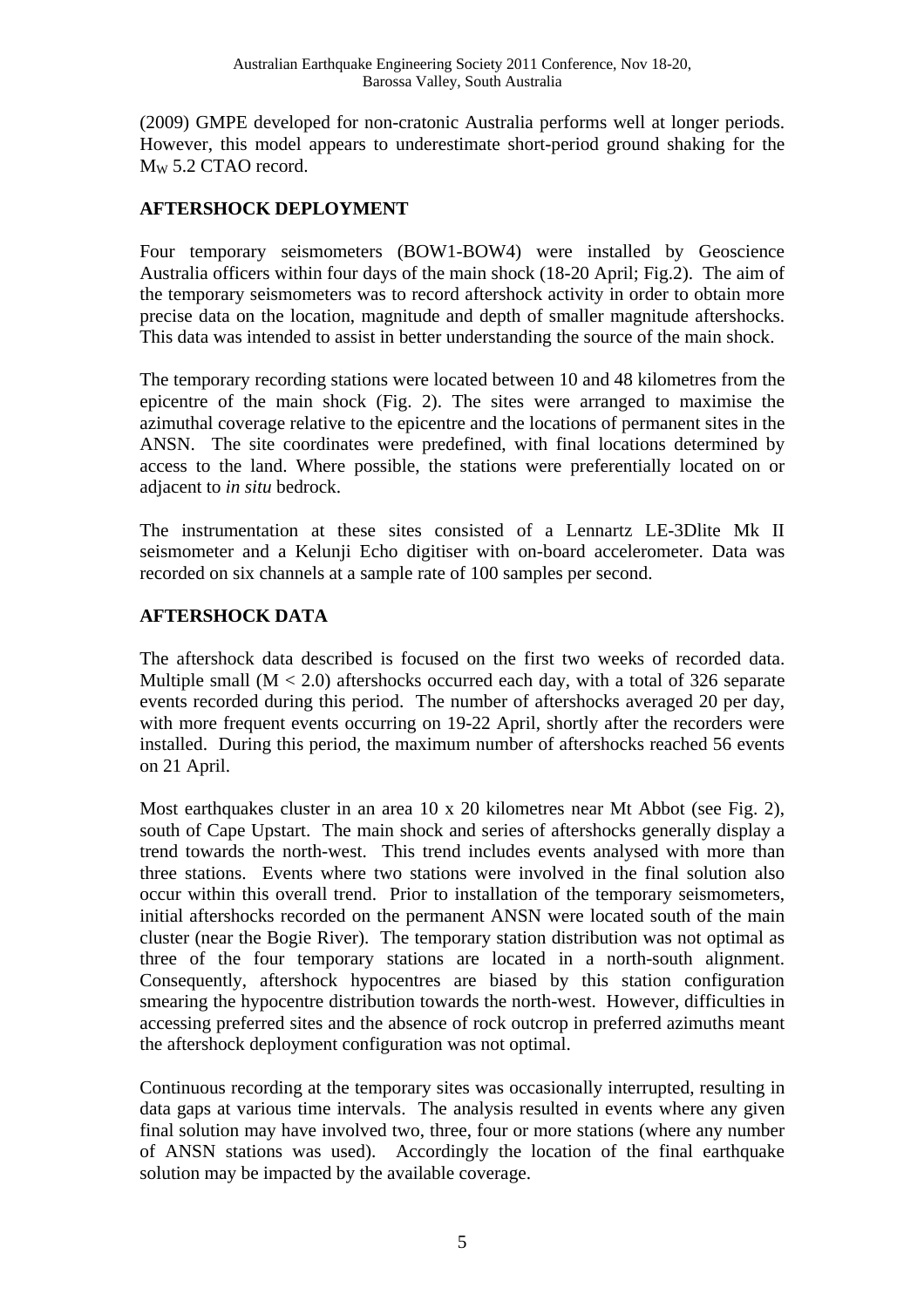#### **ISOSEISMAL MAP**

Following the  $M<sub>L</sub>$  5.3 main shock, over 500 felt reports were received through GA's Earthquake Hotline and online reporting forms. A Modified Mercalli Intensity (MMI) was established from each report and the intensity distribution was contoured to produce an isoseismal map (Fig. 4). It shows the distribution of ground shaking and illustrates the degree of attenuation of seismic energy with distance away from the epicentre. A maximum intensity of MMI V was experienced in Ravenswood and Bowen, with some reports of slight damage in Guthalungra and Bowen. The felt reports indicate that the earthquake was felt as far north as Cairns (~400 km from the epicentre) and as far west as Hughenden (~370 km from the epicentre). The average felt radius distance for an MMI III ranges from 200-300 kilometres for an earthquake of this magnitude (Dent *et al.* 2007). Few felt reports were received from the southwestern areas, which is in part due to lower population. Following the  $M_L$  5.3, a fresh landslide was observed by locals on the western side of Mt Abbot. This may provide an indication of the intensity of ground-shaking in the epicentral region that was associated with the main shock.



**Figure 4**. Isoseismal map for the Bowen main shock. MMI is a descriptive measure of the effects of ground shaking at a given location.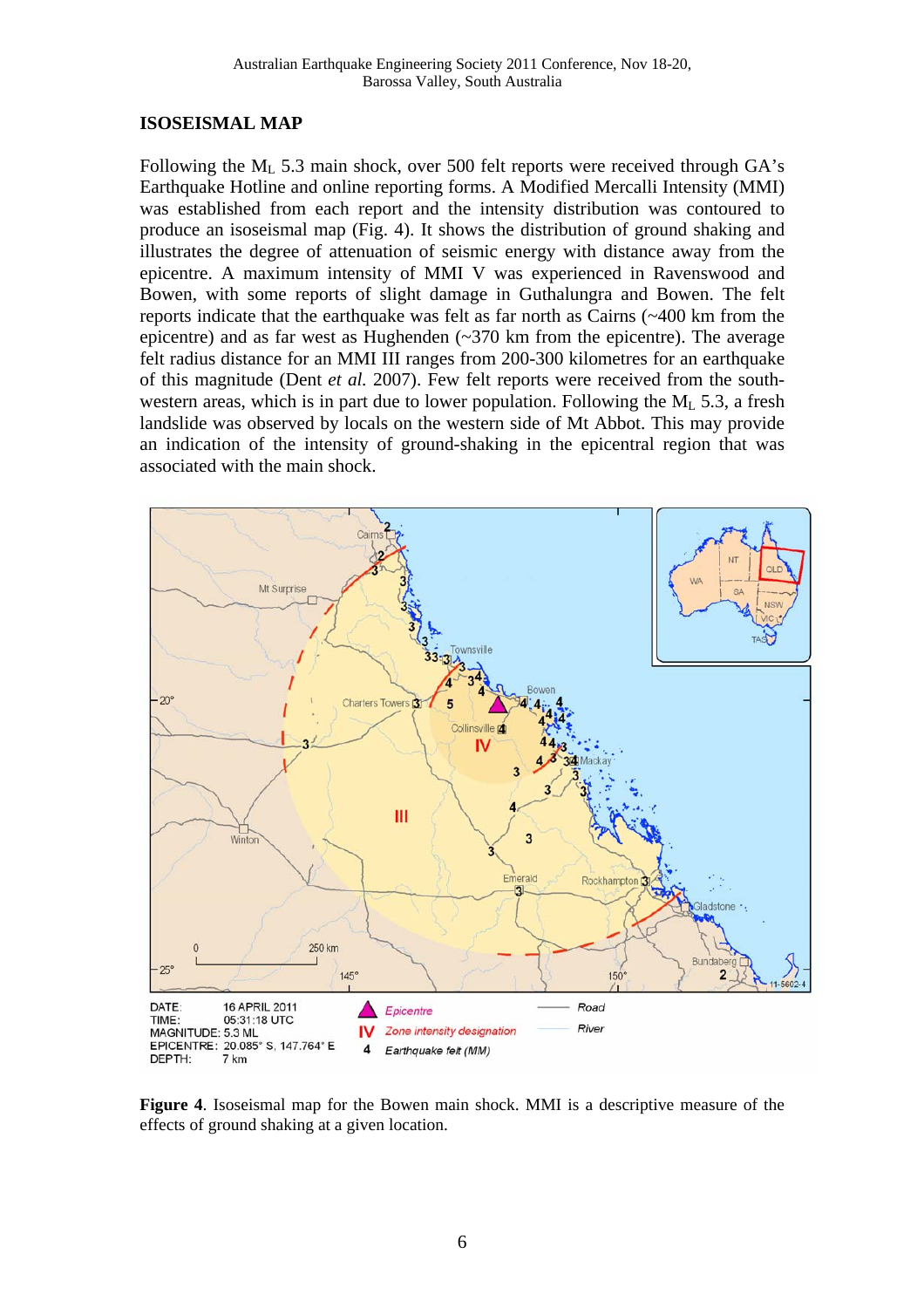### **GEOLOGICAL INTERPRETATION**

The aftershock sequence occurred in the northern New England Fold Belt, east of the Bowen Basin (Champion *et al.* 2009; Fig. 5). Typical of intraplate seismicity, the recent earthquakes occurred in the upper crustal seismogenic zone (e.g. Denham 1988). Epicentres overlap Carboniferous intrusive rocks and Permian extrusives in the vicinity of Mount Abbot (i.e. Mount Abbot Igneous Complex). The complex is Mesozoic in age and consists of two intrusive stocks with sharp sub-vertical contacts, separated by steeply dipping local faults (Paine *et al.* 1974). Carboniferous granites and granodiorites situated to the west of Mount Abbot contain a set of closely spaced



**Figure 5**. Regional geological map of the earthquake zone showing major lithologies and structural trends, including the Millaroo and Collinsville Faults. The April-May 2011 earthquake epicentres are primarily associated with Carboniferous intrusive rocks in the northern New England Fold Belt. The focal mechanism for the main shock shows a strike-slip solution.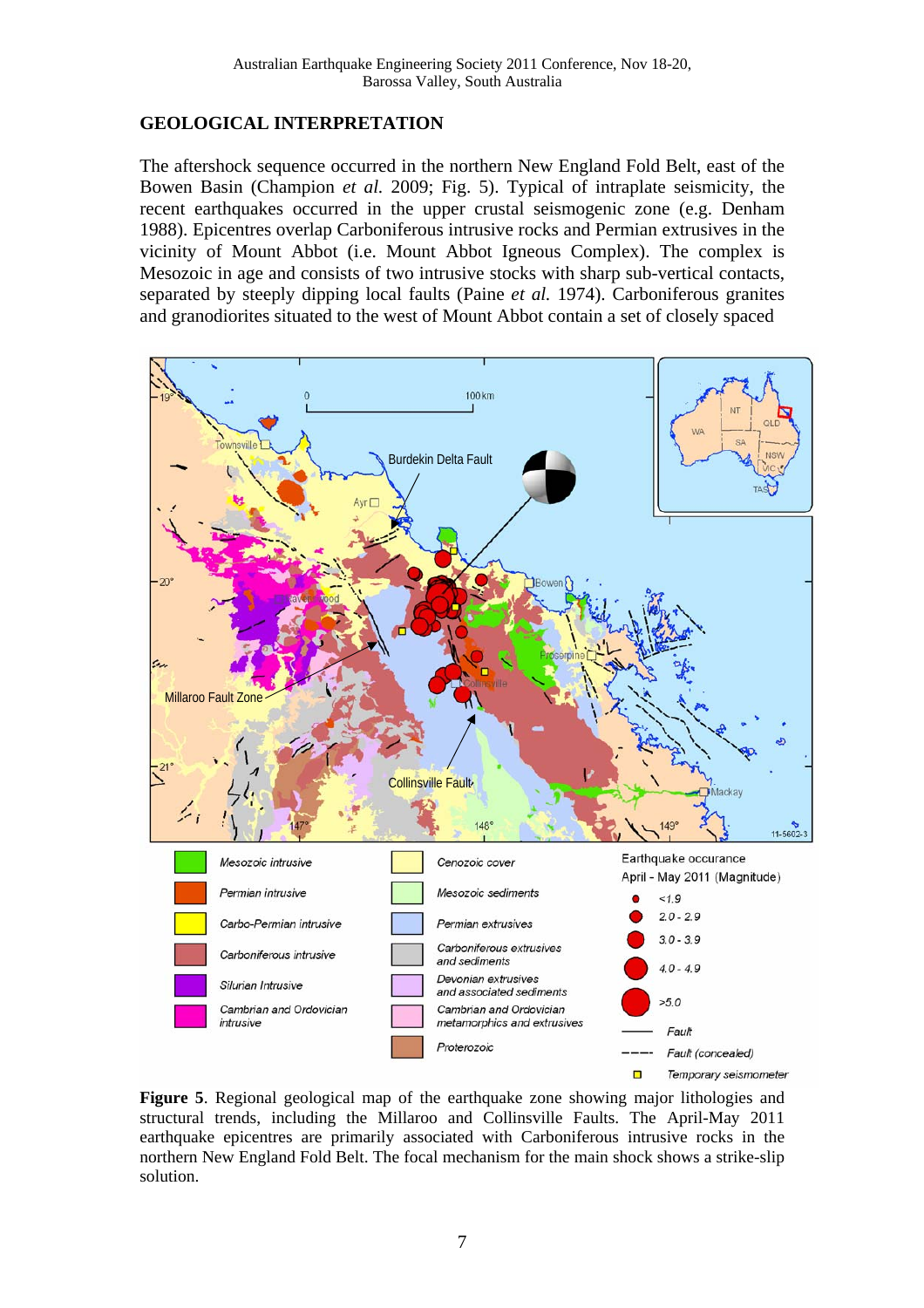dykes, which form a series of semi-circular of ridges and hills. Mapped structural geometry of Upper Carboniferous to Permian rocks shows that existing faults are steeply dipping to vertical (Paine *et al.* 1974).

The main structural features in the epicentral region include the Millaroo Fault Zone (MFZ) and the Collinsville Fault. There is a regional structural trend towards the north-northwest, with regional faults east of the MFZ oriented in a north-northwest direction. Faults in the Bowen Basin also reflect this broad structure (Korsch *et al.* 1992; Hillis *et al.* 1999). It is possible that the apparent north-westerly trend of aftershocks, which is consistent with the strike of regional structures, may highlight a pre-existing fault, fault complex or shear zone. The magnitude of the Bowen earthquake implies a rupture length in the order of 2-3 km, and accordingly the event is unlikely to have produced any surface rupture, although field mapping would be required to confirm this. Northwest of the earthquake zone, the east-northeast trending Burdekin Delta Fault is the only potential neotectonic feature recorded in the area (Clark *et al.* 2011). This feature is mapped as occurring in the same Carboniferous intrusive rocks as the recent earthquakes (Fig. 5).

A preliminary moment tensor solution derived using ANSN data from the main shock indicates a strike slip motion (Fig. 5). Orientation of the focal planes differs from the dominant north-northeast stress orientations in the adjacent Bowen Basin (Hillis *et al.* 1999) and could suggest a northerly stress direction in the northern New England Fold Belt (NEFB). This focal mechanism is also in reasonable agreement with the north to north-westerly trend of major faults in the NEFB.

# **SUMMARY**

The  $M_L$  5.3 Bowen earthquake and aftershock sequence were widely felt in the northernmost parts of central Queensland, with the main shock being the largest to occur for many years in both the region and in Queensland as a whole. Many local residents experienced significant ground-shaking, with an MMI IV felt around the epicentre. The response spectra of the main shock from CTAO show a good fit to modelled ground motion prediction equations. A focal mechanism produced for the main shock indicates that movement along the fault was strike slip. Such events are important for understanding earthquake activity in intraplate regions. The rapid deployment of aftershock recording equipment has provided more detailed information about the earthquake sequence than could be obtained from only using ANSN station data.

## **ACKNOWLEDGEMENTS**

We would like to thank L. Yue, J. Whatman and P. Maher for field work assistance. M. Potter and M. Knafl for software support and advice. Thank you to M. Leonard, A. McPherson and S. Tatham for reading the final draft. D. McIlroy is thanked for his expert production of figures. GA would like to sincerely thank the local farmers for providing access to their land, and the people of Guthalungra and Bowen for their interest and hospitality. This abstract is published with the permission of the CEO of Geoscience Australia.